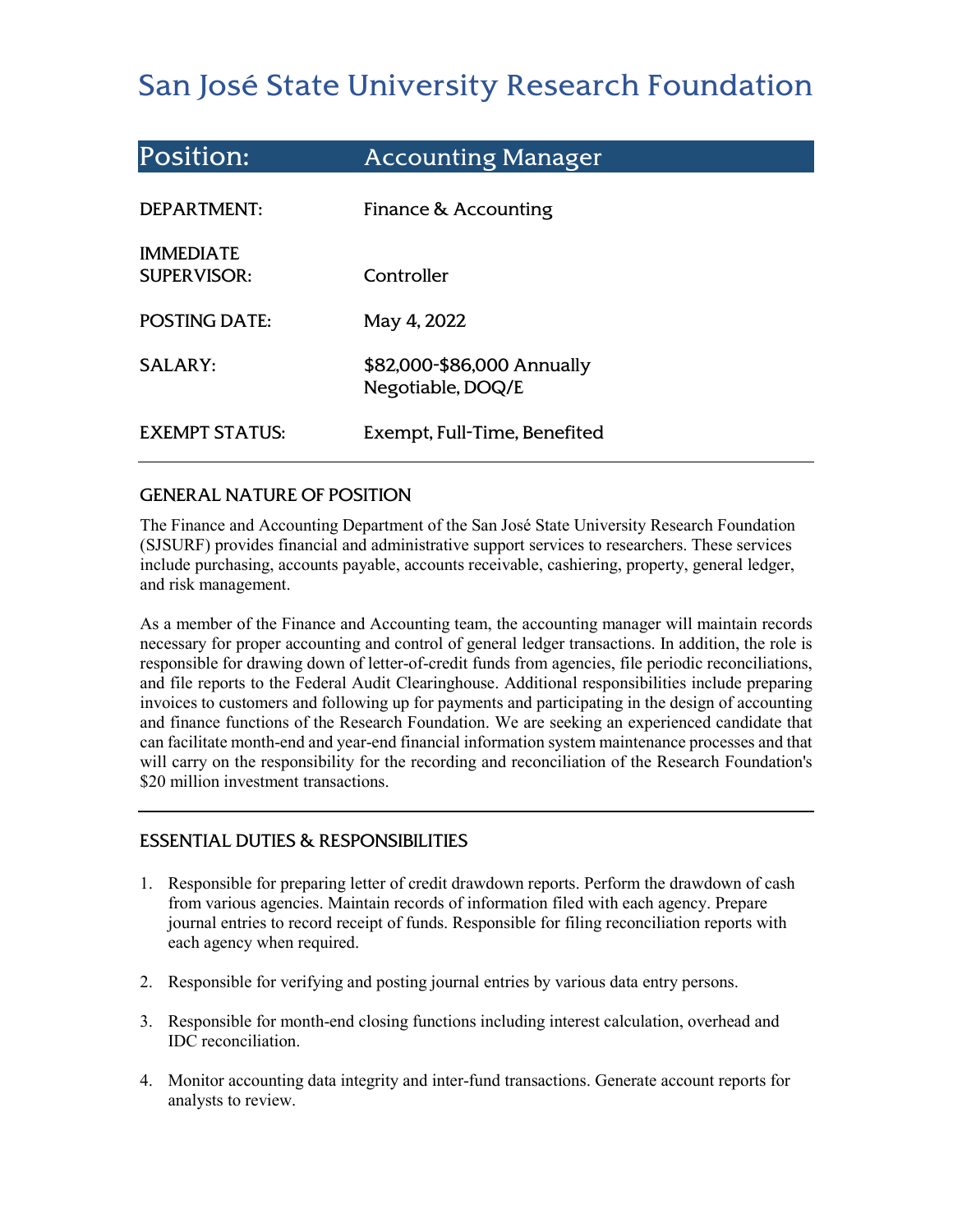- 5. Oversee all bank reconciliations which consist of operating, payroll, I-House, IGS, and the Research Foundation's cafeteria plan. Responsible for reconciling and recording of investment activities.
- 6. Reconcile general ledger accounts including balance sheet. Investigate and correct errors.
- 7. Oversee fixed asset records including additions, adjustments, and disposals. Reconcile fixed asset schedules, calculate depreciation expenses, and prepare journal entries.
- 8. Manage lease database, reconcile, and prepare journal entries.
- 9. Assist in the preparation of financial statements and schedules for the annual audit and special audits. Responsible for filing the annual data collection form with the Federal Audit Clearinghouse for the Research Foundation's A-133 audit. Prepare various reports to meet the managerial needs of the Research Foundation.
- 10. Perform other tasks as assigned by the Finance and Accounting director and the controller.

## INTERPERSONAL CONTACTS

- 1) Reports to the controller; under general direction performs such actions as may be necessary to fulfill assigned responsibilities.
- 2) Interacts with Central Office staff, government agencies, bank or investment firm representatives, independent auditors, and other vendors.
- 3) Provides supervision and direction to a general ledger accountant and an accounts receivable accountant.

## SUPERVISORY RESPONSIBILITIES

Supervision of one or more accounting team members.

## QUALIFICATIONS

#### Education and Experience

- Bachelor's degree in accounting.
- Six years of progressive responsibility for accounting and financial record keeping.
- Hands on experience with computerized accounting services.
- Ability to supervise and direct assistants to perform required tasks.

#### Knowledge, Skills, Abilities Required

- Thorough knowledge of generally accepted accounting principles.
- Knowledge of non-profit accounting principles, preferably related to federal government grant regulations including OMB circulars.
- Knowledge of statistical and mathematical manipulation and presentation of data and of computerized information systems.
- Familiar with audit practices and procedures, preferably with prior experience in support federal auditing standards including Single Audit requirements.
- Demonstrate skills in analyzing, auditing, and reconciling complex accounting records and reports and drawing sound conclusions.
- Demonstrate skills in using initiative and sound independent judgment within established guidelines.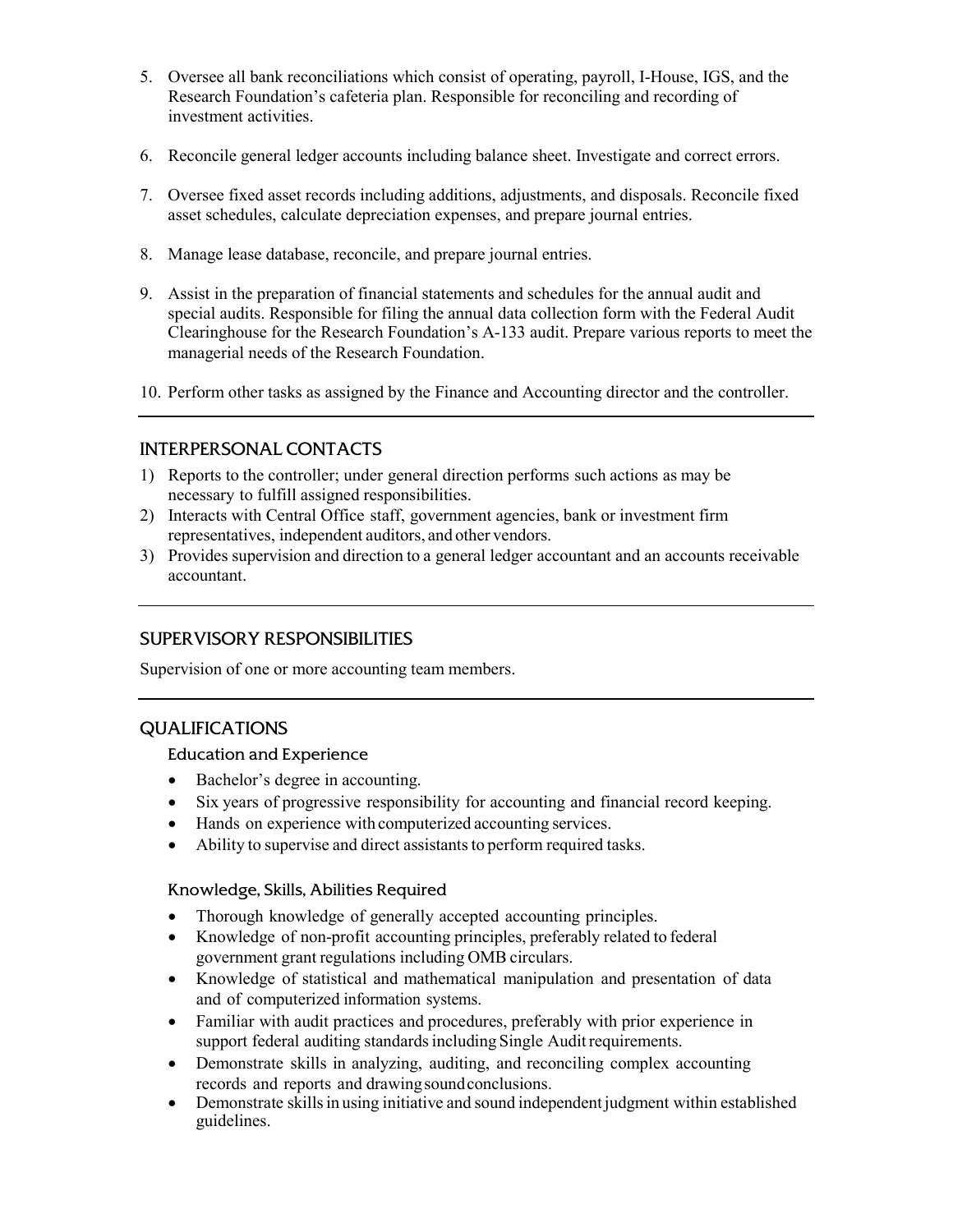- Ability to prepare documentation for a variety of financial reporting requirements and for general correspondence, ability to analyze results and draw logical conclusions.
- Ability to organize work, set priorities and meet critical deadlines with little supervision.
- Ability to work effectively and maintain cooperative working relationships with others.
- Ability to effectively utilize Windows based software, including Microsoft Word and Excel programs.
- Strong mathematical ability.

#### Complexity of Duties

- Works on problems of moderate scope and complexity.
- Exercises judgment within defined procedures and practices to determine appropriate actions.
- Works under general supervision on specific assignments.
- Work is subject to regular checks and review to ensure compliance with procedures.

#### Physical Requirements

- Must be able to operate a PC including mouse and keyboard.
- Must be able to operate a ten-key adding machine.
- Must be able to operate general office equipment.
- Must be able to sit for extended periods of time.
- Visual acuity associated with concentrated computer use.

**PLEASE NOTE: This position is considered a "sensitive" position by SJSURF and CSU policy. Consequently, the successful candidate must undergo and successfully complete the Live Scan (fingerprinting) background check as a condition of their employment. This background check must be completed before the actual start of employment.**

**NOTE:** This position description intends to describe the general nature and level of work being performed by people assigned to this job. It is not intended to include all duties and responsibilities. The order in which duties and responsibilities are listed is not significant.

#### **BENEFITS**

The San José State University Research Foundation (SJSURF) provides excellent benefits package to benefited employees. **The comprehensive benefit package includes:**

- a) Nine company subsidized CalPERS health insurance plans to choose from (employee contributions differ according to plan and level of coverage).
- b) Employer paid dental and vision for both employee and eligible dependents.
- c) Life, AD&D, LTD with supplemental coverage opportunities.
- d) 14 paid federal & state holidays.
- e) Retirement Plan: 403 (b) employee contribution plan component and a 403 (b) employer contribution component, which vests immediately.
- f) Vacation hour accruals and separate sick hour accumulations.
- g) Employee discounts.
- h) Paid training and professional development conferences.

Please visit th[e Benefits & Compensation page](https://www.sjsu.edu/researchfoundation/employees/benefits/index.php) on the SJSU Research Foundation website for more detailed information.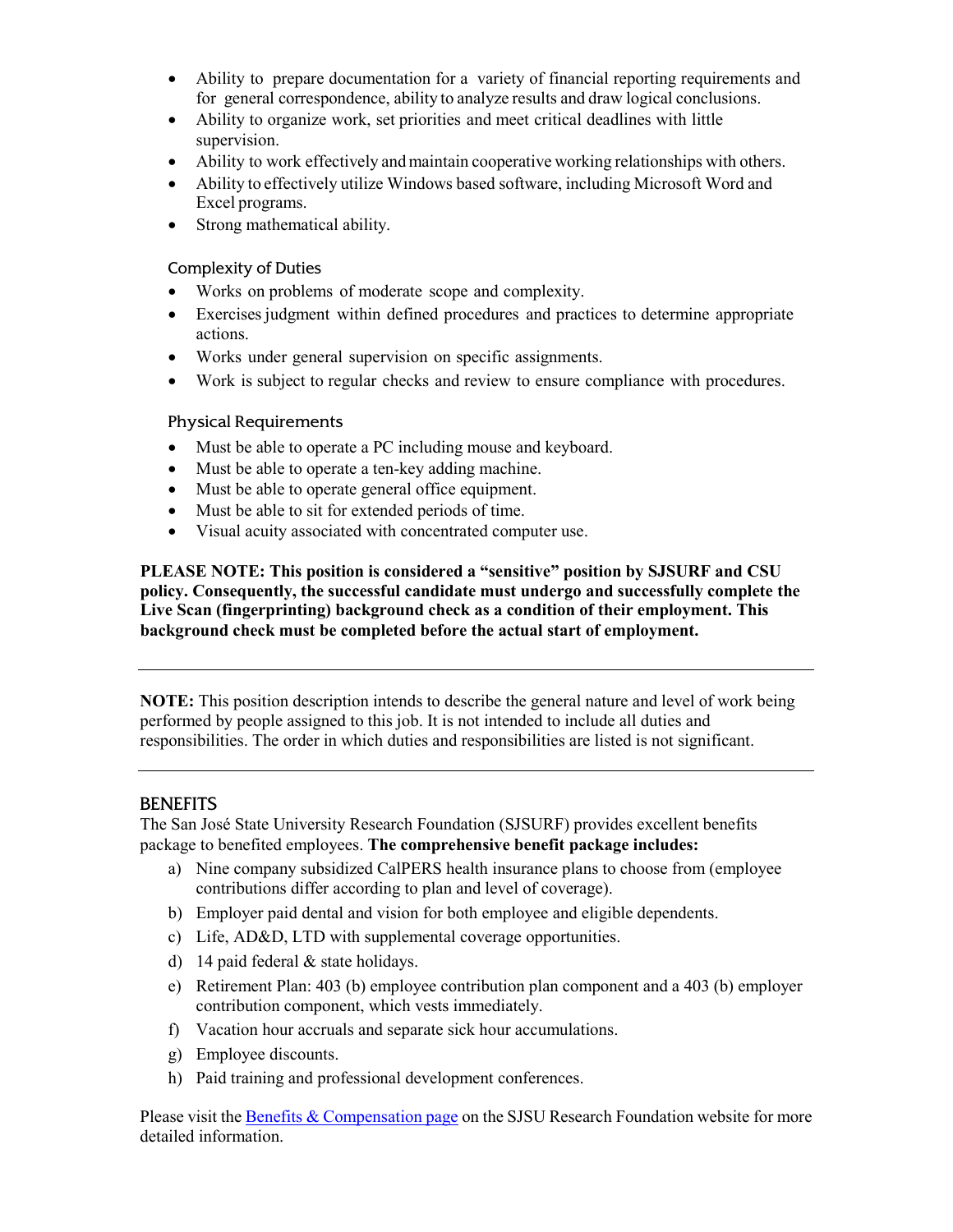## COVID-19 VACCINATION POLICY

As required by the CSU Vaccination Policy, all new hires must be fully vaccinated against COVID-19 starting on September 30, 2021. Fully vaccinated means it has been 14 days after the second dose of the Pfizer or Moderna vaccine has been given, or it has been 14 days after the one dose of the J&J vaccine has been given. Additionally all employees are required to have booster shots and provide proof to SJSU by 02/28/2022 or after the six months from the final dose of the original vaccination, whichever is later. Proof of being fully vaccinated does not need to be disclosed until a job offer has been made, and proof must be submitted after the acceptance of the job offer. New hires may request a reasonable accommodation of the COVID-19 vaccination requirement based on medical or religious reasons. New hires must submit their request for an accommodation form after they accept the job offer, and before their scheduled start date. The reasonable accommodation provided to the employee, if any, will depend on the employee's job and the applicable facts, but it may include weekly COVID-19 testing. New hires who do not submit, before their scheduled start date, proof of being fully vaccinated or a request for reasonable accommodation will have their job offer revoked.

## APPLICATION PROCEDURE

To apply for this position, an applicant must submit a formal application for employment, as well as a resume, and a cover letter. The formal employment application is located on the SJSURF website on the **[Forms page.](https://www.sjsu.edu/researchfoundation/resources/forms/index.php) All candidates must submit their application materials to [foundation-jobs@sjsu.edu.](mailto:foundation-jobs@sjsu.edu) Please add AM CO to the subject line of the email.**

A background check (including a criminal records check) must be completed satisfactorily before any candidate can be offered a position with the SJSURF. Failure to satisfactorily complete the background check may affect the application status of applicants or continued employment of current SJSURF employees who apply for the position.

# REASONABLE ACCOMODATION

The San José State University Research Foundation (SJSURF) is committed to providing access, equal opportunity, and reasonable accommodation for individuals with physical or mental disabilities in the employment, recruitment, examination, hiring and interviewing processes. If you are a job seeker with a physical or mental disability and require a reasonable accommodation to search, apply, or interview for a job opening or otherwise need a reasonable accommodation during the application and hiring process, please contact us at  $f$ <sub>0</sub> ( $\frac{1}{10}$   $\frac{1}{10}$   $\frac{1}{10}$   $\frac{1}{10}$   $\frac{1}{10}$   $\frac{1}{10}$   $\frac{1}{10}$   $\frac{1}{10}$   $\frac{1}{10}$   $\frac{1}{10}$   $\frac{1}{10}$   $\frac{1}{10}$   $\frac{1}{10}$   $\frac{1}{10}$   $\$ message, please indicate your full name, phone number and the type of assistance required. You must not reveal the underlying medical reason for your needed reasonable accommodation or otherwise disclose confidential medical information.

# ABOUT THE SJSU RESEARCH FOUNDATION

SJSURF employment is separate and distinct from San José State University or state of California employment. SJSURF employees are not employees of SJSU or of the state of California.

SJSURF is a non-profit auxiliary of San José State University. SJSURF is totally self-supported. The majority of the organization's funding comes from the federal government, and other public and private entities. With annual revenues totaling over \$65 million, programs managed through SJSURF cover a rich diversity of applied research, public services, and educational related activities.